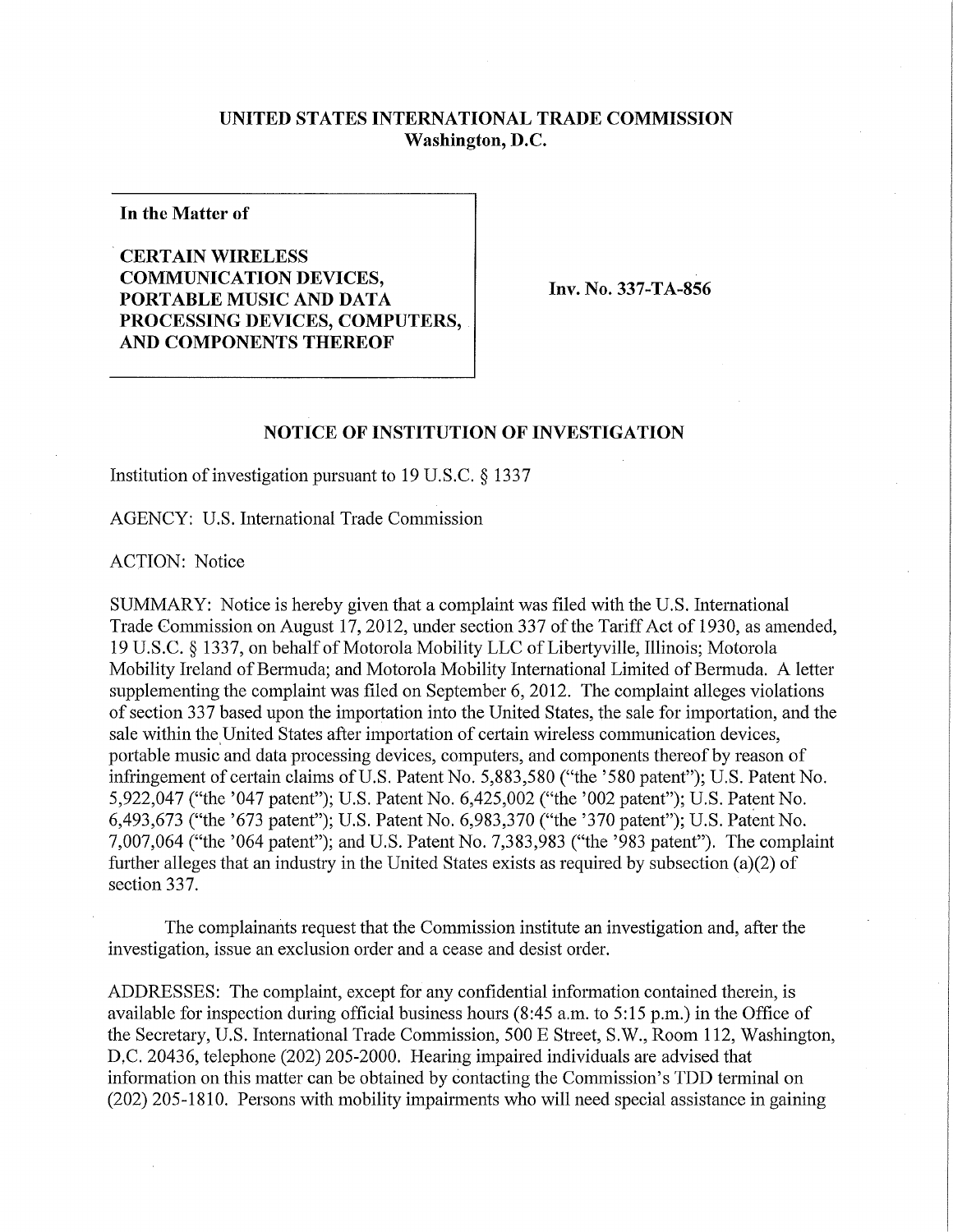access to the Commission should contact the Office of the Secretary at (202) 205-2000. General information concerning the Commission may also be obtained by accessing its internet server at http://www.usitc.gov. The public record for this investigation may be viewed on the Commission's electronic docket (EDIS) at http://edis.usitc.gov.

FOR FURTHER INFORMATION CONTACT: The Office of Unfair Import Investigations, U.S. Intemational Trade Commission, telephone (202) 205-2560.

AUTHORITY: The authority for institution of this investigation is contained in section 337 of the Tariff Act of 1930, as amended, and in section 210.10 of the Commission's Rules of Practice and Procedure, 19 C.F.R. § 210.10 (2012).

SCOPE OF INVESTIGATION: Having considered the complaint, the U.S. International Trade Commission, on September 14, 2012, ORDERED THAT -

(1) Pursuant to subsection (b) of section 337 of the Tariff Act of 1930, as amended, an investigation be instituted to determine whether there is a violation of subsection (a)(1)(B) of section 337 in the importation into the United States, the sale for importation, or the sale within the United States after importation of certain wireless communication devices, portable music and data processing devices, computers, and components thereof that infringe one or more of claims 1-3, 10-11, 13, and 15 of the  $\textdegree{}580$  patent; claims 17 and 18 of the  $\textdegree{}047$  patent; claims 1, 5, 6, and 11 of the '002 patent; claims 1, 9-11, and 50 of the '673 patent; claims  $\overline{50}$ -52 and 54 of the '370 patent; claims  $1, 2, 5$ -7, and 9-13 of the '064 patent; and claims 1-4, 9, 12-14, 25-26, 31, 33-35, 37, 39, and 40 of the '983 patent, and whether an industry in the United States exists as required by subsection (a)(2) of section 337;

(2) For the purpose of the investigation so instituted, the following are hereby named as parties upon which this notice of investigation shall be served:

(a) The complainants are:

Motorola Mobility LLC 600 North US Highway 45 Libertyville, IL 60048

Motorola Mobility Ireland Clarendon House 2 Church Street Hamilton HMCX Bermuda

Motorola Mobility International Limited Clarendon House 2 Church Street Hamilton, HM11 Bermuda

 $\ddot{\phantom{1}}$